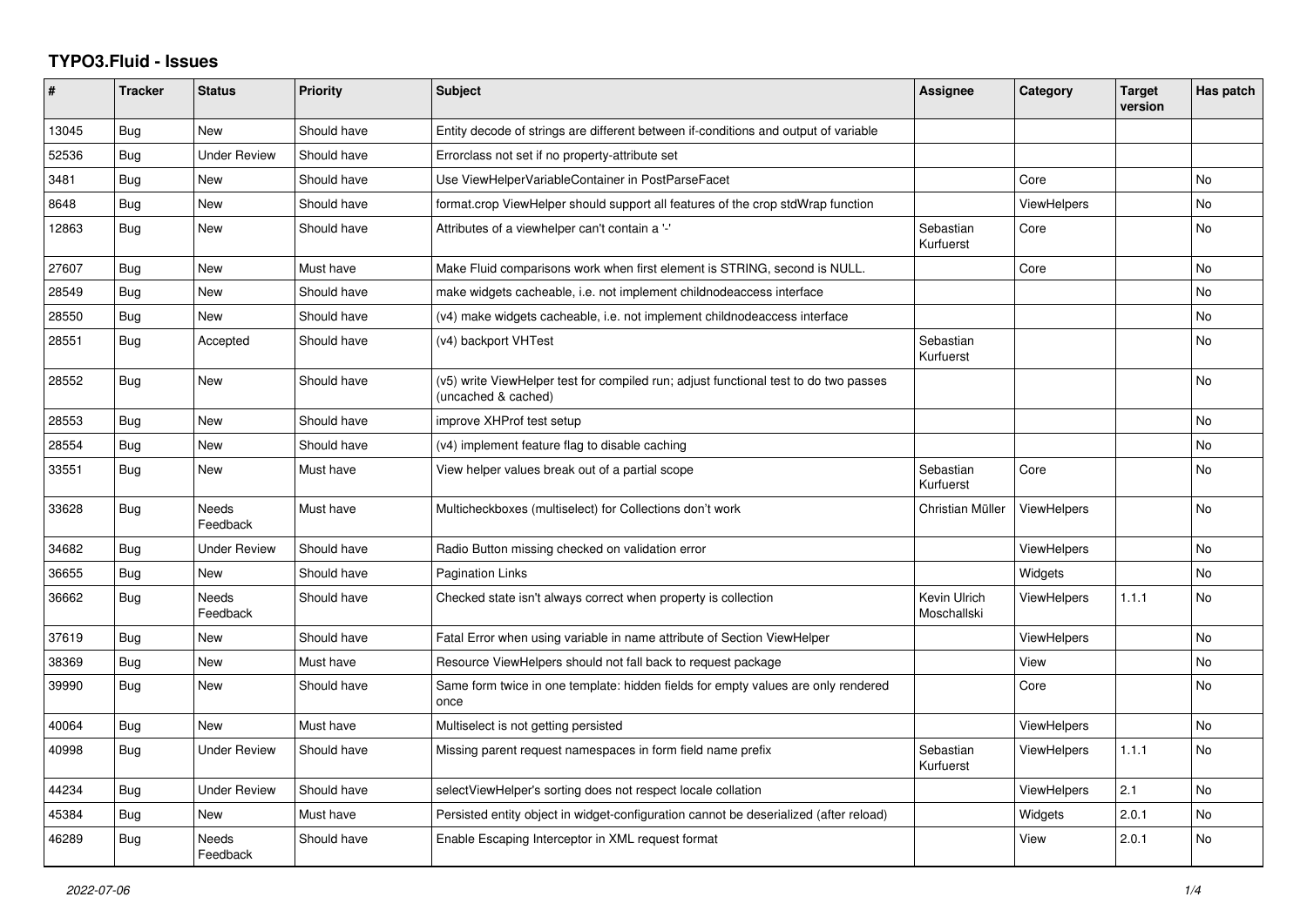| $\vert$ # | <b>Tracker</b> | <b>Status</b>       | <b>Priority</b> | <b>Subject</b>                                                                       | <b>Assignee</b>        | Category           | <b>Target</b><br>version | Has patch |
|-----------|----------------|---------------------|-----------------|--------------------------------------------------------------------------------------|------------------------|--------------------|--------------------------|-----------|
| 47006     | Bug            | <b>Under Review</b> | Should have     | widget identifier are not unique                                                     |                        |                    |                          | <b>No</b> |
| 49038     | Bug            | New                 | Must have       | form.select does not select the first item if prependOptionValue is used             |                        |                    |                          | <b>No</b> |
| 49600     | Bug            | New                 | Should have     | f:form tag shown as a HTML on frontend                                               |                        | <b>ViewHelpers</b> |                          | <b>No</b> |
| 50888     | Bug            | <b>Under Review</b> | Should have     | WSOD by changing name of section and if Fluid caches are generated                   |                        |                    |                          | No        |
| 52419     | <b>Bug</b>     | New                 | Should have     | Wrong PHPDocs notation for default value inline f:translate viewhelper               |                        |                    | 2.0                      | No        |
| 52591     | Bug            | <b>New</b>          | Should have     | The Pagination Widget broken for joined objects                                      |                        |                    |                          | No        |
| 53806     | <b>Bug</b>     | <b>Under Review</b> | Should have     | Paginate widget maximumNumberOfLinks rendering wrong number of links                 | Bastian<br>Waidelich   | Widgets            |                          | No        |
| 54284     | Bug            | New                 | Should have     | Default Option for Switch/Case VH                                                    |                        | <b>ViewHelpers</b> |                          | <b>No</b> |
| 55008     | Bug            | <b>Under Review</b> | Should have     | Interceptors should be used in Partials                                              | Christian Müller       |                    |                          | No        |
| 57885     | <b>Bug</b>     | New                 | Must have       | Inputs are cleared from a second form if the first form produced a vallidation error |                        |                    |                          | No        |
| 58921     | <b>Bug</b>     | New                 | Should have     | f:form.* VHs crash if NOT inside f:form but followed by f:form                       |                        |                    |                          | No        |
| 58983     | <b>Bug</b>     | <b>New</b>          | Should have     | format.date does not respect linebreaks and throws exception                         |                        |                    |                          | No        |
| 59057     | <b>Bug</b>     | <b>Under Review</b> | Must have       | Hidden empty value fields shoud be disabled when related field is disabled           | Bastian<br>Waidelich   | <b>ViewHelpers</b> |                          | No        |
| 65424     | <b>Bug</b>     | Under Review        | Should have     | SelectViewHelper must respect option(Value Label)Field for arrays                    |                        | <b>ViewHelpers</b> |                          | <b>No</b> |
| 30937     | Bug            | <b>New</b>          | Should have     | CropViewHelper stringToTruncate can't be supplied so it can't be easily extended     |                        | ViewHelpers        |                          | Yes       |
| 51239     | Bug            | <b>Under Review</b> | Must have       | AbstractViewHelper use incorrect method signature for "\$this->systemLogger->log()"  | Adrian Föder           | Core               |                          | Yes       |
| 58862     | Bug            | Needs<br>Feedback   | Should have     | FormViewHelper doesn't accept NULL as value for \$arguments                          | Bastian<br>Waidelich   | ViewHelpers        |                          | Yes       |
| 60856     | <b>Bug</b>     | New                 | Must have       | Target attribute not supported by the form viewhelper                                |                        | <b>ViewHelpers</b> |                          | Yes       |
| 1907      | Feature        | <b>New</b>          | Could have      | Default values for view helpers based on context                                     |                        | Core               |                          |           |
| 4704      | Feature        | <b>New</b>          | Should have     | Improve parsing exception messages                                                   |                        | Core               |                          |           |
| 9005      | Feature        | Accepted            | Could have      | Fluid Template Analyzer (FTA)                                                        | Sebastian<br>Kurfuerst |                    |                          |           |
| 9514      | Feature        | New                 | Should have     | Support explicit Array Arguments for ViewHelpers                                     |                        |                    |                          |           |
| 45345     | Feature        | Needs<br>Feedback   | Should have     | Easy to use comments for fluid that won't show in output                             |                        |                    |                          |           |
| 48355     | Feature        | New                 | Could have      | Assign output of viewhelper to template variable for further processing.             |                        |                    |                          |           |
| 3291      | Feature        | Needs<br>Feedback   | Should have     | Cacheable viewhelpers                                                                |                        |                    |                          | <b>No</b> |
| 3725      | Feature        | <b>New</b>          | Could have      | CSS Engine                                                                           | Christian Müller       | ViewHelpers        |                          | <b>No</b> |
| 5933      | Feature        | Accepted            | Should have     | Optional section rendering                                                           | Sebastian<br>Kurfuerst | ViewHelpers        |                          | <b>No</b> |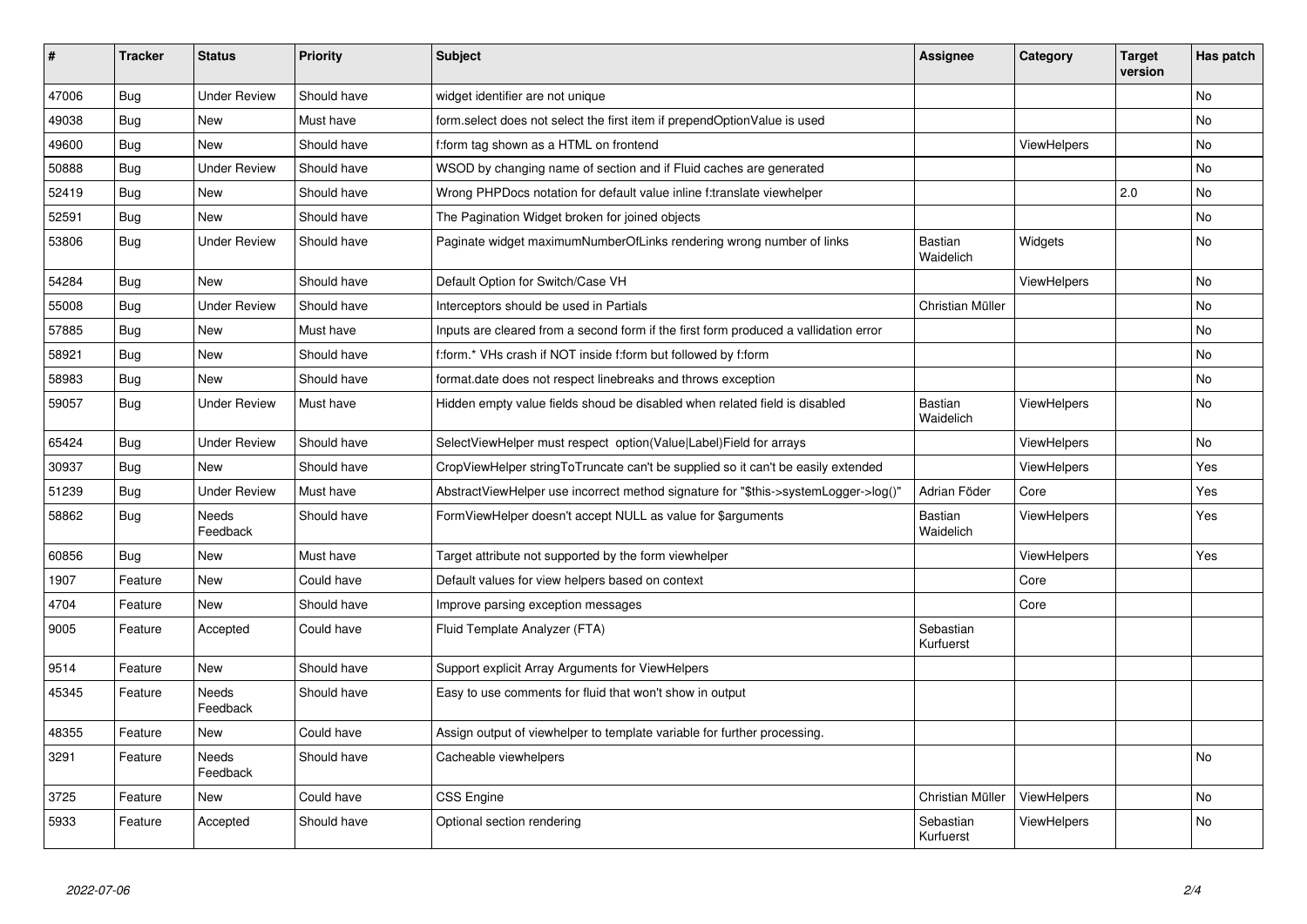| #     | <b>Tracker</b> | <b>Status</b>       | <b>Priority</b> | <b>Subject</b>                                                                                       | Assignee              | Category           | <b>Target</b><br>version | Has patch |
|-------|----------------|---------------------|-----------------|------------------------------------------------------------------------------------------------------|-----------------------|--------------------|--------------------------|-----------|
| 8989  | Feature        | Needs<br>Feedback   | Could have      | Search path for fluid template files                                                                 |                       | View               |                          | <b>No</b> |
| 10472 | Feature        | New                 | Could have      | Fluid Standalone distribution                                                                        |                       | Core               |                          | <b>No</b> |
| 30555 | Feature        | New                 | Could have      | Make TagBuilder more extensible                                                                      |                       | Core               |                          | <b>No</b> |
| 31955 | Feature        | New                 | Should have     | f:uri.widget                                                                                         |                       | Widgets            |                          | <b>No</b> |
| 33215 | Feature        | <b>New</b>          | Should have     | RFC: Dynamic values in ObjectAccess paths                                                            |                       |                    |                          | <b>No</b> |
| 33394 | Feature        | Needs<br>Feedback   | Should have     | Logical expression parser for BooleanNode                                                            | Tobias Liebig         | Core               |                          | No        |
| 36410 | Feature        | New                 | Should have     | Allow templates to send arguments back to layout                                                     |                       | ViewHelpers        |                          | No        |
| 37095 | Feature        | New                 | Should have     | It should be possible to set a different template on a Fluid TemplateView inside an<br>action        | Christopher<br>Hlubek |                    |                          | No        |
| 38130 | Feature        | New                 | Should have     | Checkboxes and multiple select fields should have an assignable default value                        |                       |                    |                          | No        |
| 39936 | Feature        | New                 | Should have     | registerTagAttribute should handle default values                                                    |                       | <b>ViewHelpers</b> |                          | <b>No</b> |
| 40081 | Feature        | <b>New</b>          | Should have     | Allow assigned variables as keys in arrays                                                           |                       |                    |                          | <b>No</b> |
| 42397 | Feature        | New                 | Should have     | Missing viewhelper for general links                                                                 |                       |                    |                          | No        |
| 43346 | Feature        | <b>Under Review</b> | Should have     | Allow property mapping configuration via template                                                    | Karsten<br>Dambekalns | <b>ViewHelpers</b> | 2.1                      | <b>No</b> |
| 45153 | Feature        | <b>New</b>          | Should have     | f:be.menus.actionMenuItem - Detection of the current select option is insufficient                   |                       |                    |                          | <b>No</b> |
| 46257 | Feature        | <b>Under Review</b> | Should have     | Add escape sequence support for Fluid                                                                |                       | Core               |                          | <b>No</b> |
| 46545 | Feature        | <b>New</b>          | Should have     | Better support for arrays in options of SelectViewHelper                                             |                       |                    |                          | <b>No</b> |
| 49756 | Feature        | Under Review        | Should have     | Select values by array key in checkbox viewhelper                                                    |                       |                    |                          | <b>No</b> |
| 51100 | Feature        | New                 | Must have       | Links with absolute URI should have the option of URI Scheme                                         |                       | <b>ViewHelpers</b> |                          | No        |
| 51277 | Feature        | <b>New</b>          | Should have     | ViewHelper context should be aware of actual file occurrence                                         |                       |                    |                          | No        |
| 52640 | Feature        | <b>Under Review</b> | Should have     | Create an UnlessViewHelper as opposite to the IfViewHelper                                           | Marc Neuhaus          |                    |                          | <b>No</b> |
| 60003 | Feature        | New                 | Should have     | Add required-Attribute to f:form.password                                                            |                       | <b>ViewHelpers</b> |                          | No        |
| 60181 | Feature        | New                 | Could have      | Caching mechanism for Fluid Views/Templates                                                          |                       | View               |                          | No        |
| 60271 | Feature        | <b>New</b>          | Should have     | Paginate viewhelper, should also support arrays                                                      |                       |                    |                          | No        |
| 62346 | Feature        | New                 | Could have      | f:comment should have high precende                                                                  |                       | Core               | 3.x                      | <b>No</b> |
| 7608  | Feature        | <b>New</b>          | Could have      | Configurable shorthand/object accessor delimiters                                                    |                       | Core               |                          | Yes       |
| 36559 | Feature        | New                 | Could have      | New widget progress bar                                                                              |                       |                    |                          | Yes       |
| 9950  | Task           | New                 | Should have     | Binding to nested arrays impossible for form-elements                                                |                       | ViewHelpers        |                          |           |
| 5636  | Task           | Under Review        | Must have       | Form RadioViewHelper and CheckBoxViewHelper miss check for existing object<br>before it is accessed. |                       |                    |                          | No        |